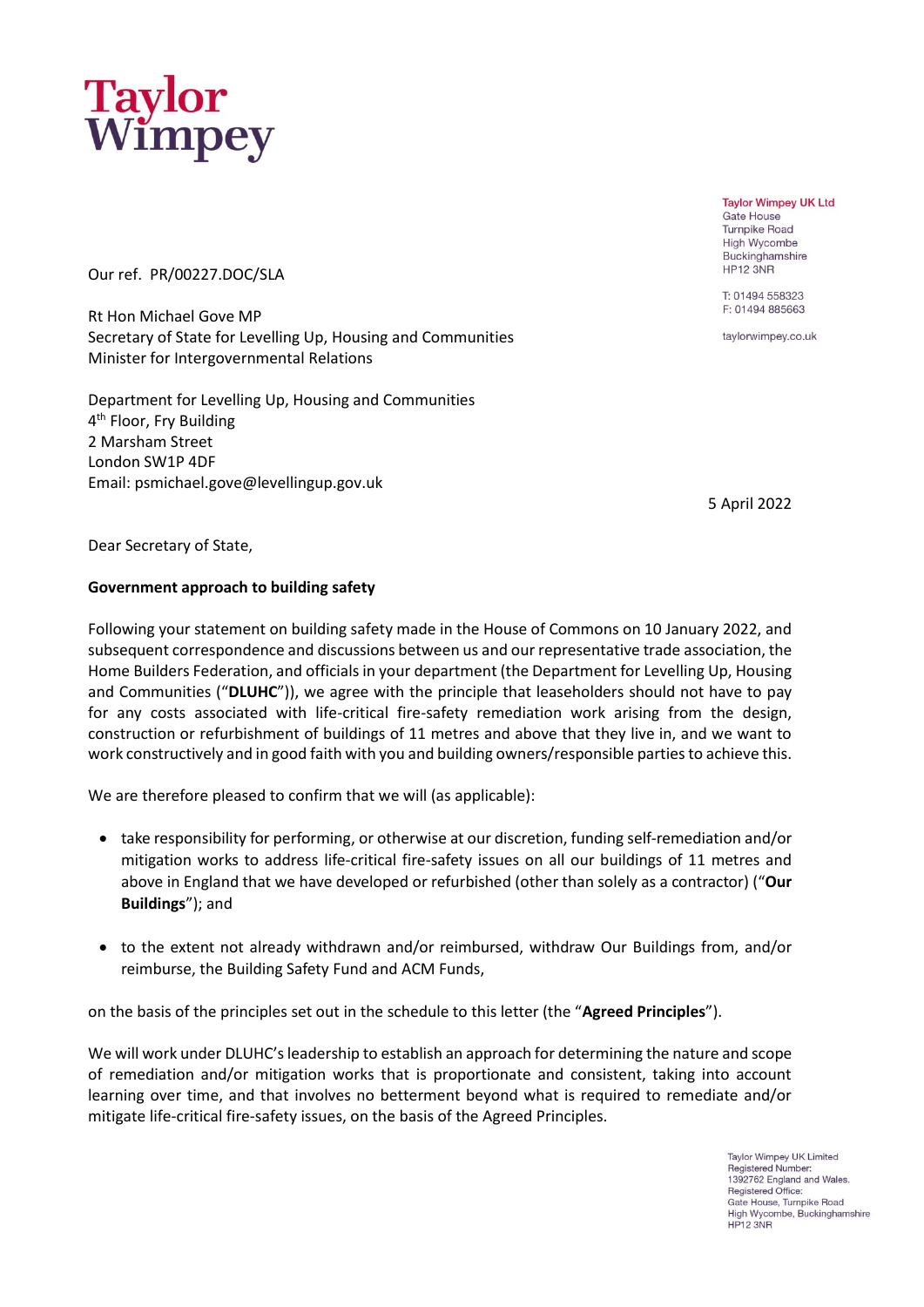Recognising that time is of the essence in finalising these arrangements and remediating Our Buildings, we are committed to working at pace with DLUHC to get everything in place to make this happen, so that leaseholders can be assured that their building will be made safe from life-critical fire safety defects as quickly as reasonably possible and that they will not pay the costs of our remediation works. We confirm that we will work in good faith with officials at DLUHC over the coming months to rapidly agree the full form documentation in relation to the Agreed Principles, so that a just deal is delivered for all affected parties.

We will publish this letter, together with the Agreed Principles, on our website promptly after the date of this letter so that leaseholders are aware of our public commitments; and we are happy for you to publish the same on the DLUHC website or similar.

Additionally, for buildings that have already been identified by or to us as falling within the scope of the Agreed Principles, we will, within one month of the date of this letter, deliver to DLUHC a proposal (including a proposed schedule) for contacting the relevant building owners / responsible parties and leaseholders in order to confirm that their building is covered by this letter (and the Agreed Principles), and the next steps that we intend to take to meet its objectives. For any other buildings, that are subsequently identified by or to us as falling within the scope of the Agreed Principles, we will agree a proportionate process with DLUHC to ensure relevant building owners / responsible parties and leaseholders are properly made aware of these arrangements.

Yours sincerely,

Poto Rotto

.............................................. Pete Redfern

Chief Executive For and on behalf of Taylor Wimpey UK Limited (a "**Participant Developer**").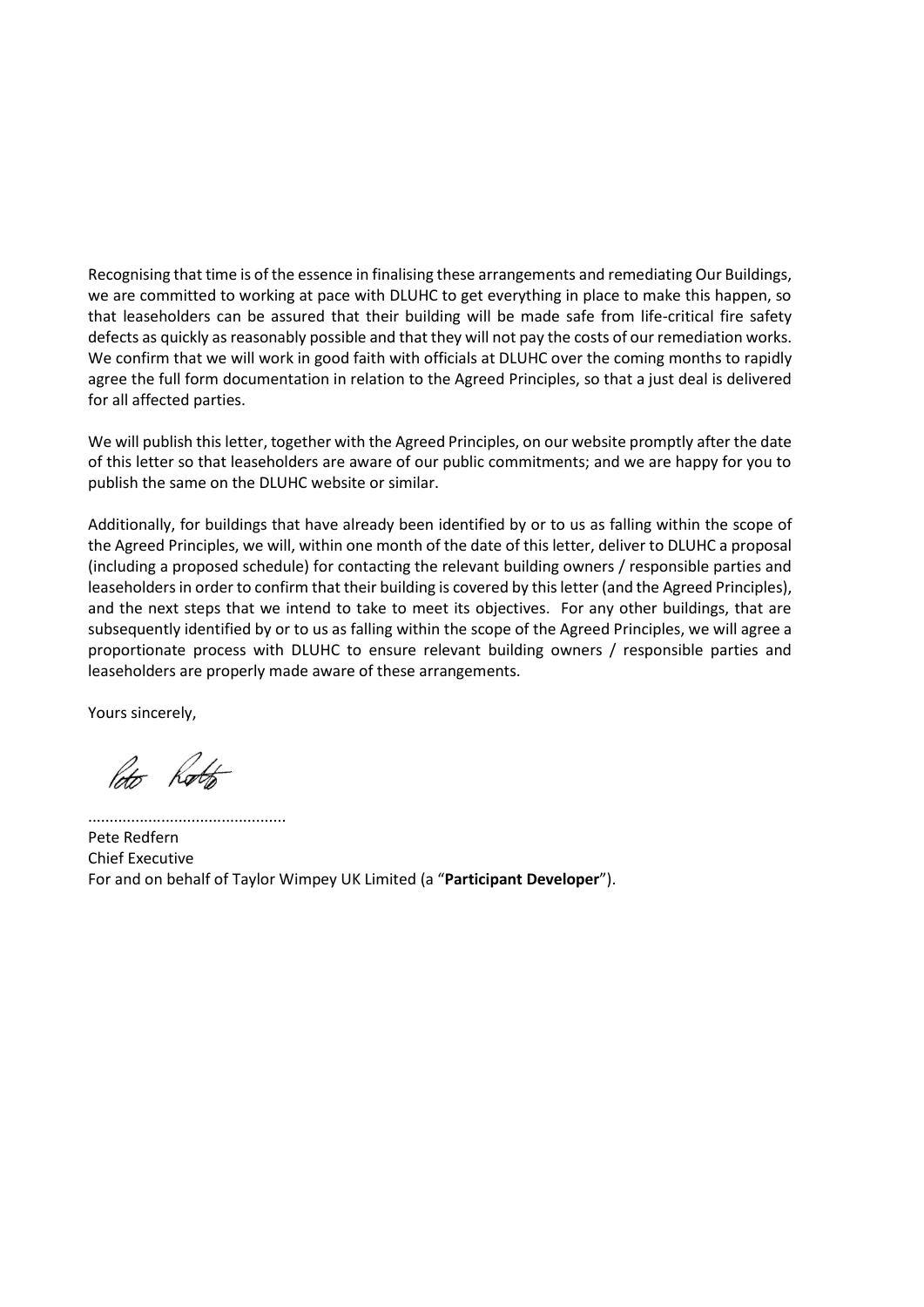### **Schedule**

## **Agreed Principles between each Participant Developer and DLUHC**

## **Subject to contract – being the full-form documentation**

*The following terms set out the principles agreed between DLUHC and each Participant Developer in relation to: (i) self-remediation and/or mitigation works or at our discretion funding of them on all buildings of 11 metres and above in England; and (ii) the withdrawal from, and/or the reimbursement of, the Building Safety Fund and ACM Funds (as applicable).* 

*DLUHC and each Participant Developer intend to enter into legally-binding full form documentation in the coming months that expands, supplements and gives effect to the principles set out below, but which otherwise is consistent with them.*

*The following principles are without prejudice to any similar discussions or arrangements a Participant Developer may be having, or may have, with any of the Devolved Administrations in respect of that Participant Developer's activities in Wales, Scotland and Northern Ireland (as applicable).* 

#### **Self-remediation and/or mitigation work**

- **Participant Developers:** Each Participant Developer that has played a role in the development or refurbishment of Buildings (as defined below).
- **Buildings:** All buildings in England of 11 metres and above that: (i) require remediation and/or mitigation work to address life-critical fire-safety issues; and (ii) have been built or refurbished in the 30 years prior to 5 April 2022 by a Participant Developer ("**Buildings**").
- **Obligation:** Each Participant Developer will commit to, among other obligations to be agreed in the full form documentation, fund and (subject to building owner and Local Planning Authority consent) undertake or procure at its own cost (which shall include rights of recovery through NHBC any insurance policy) as quickly as reasonably possible all necessary remediation and/or mitigation work to address life-critical fire safety defects.

Such work will address life-critical fire-safety defects arising from design, construction or refurbishment defects on Buildings which a Participant Developer played a role in developing or refurbishing (as applicable). This excludes situations where defects have arisen solely as a result of any alterations and/or failure to maintain following completion of construction or refurbishment, as the case may be (the above being, the "**Obligation**").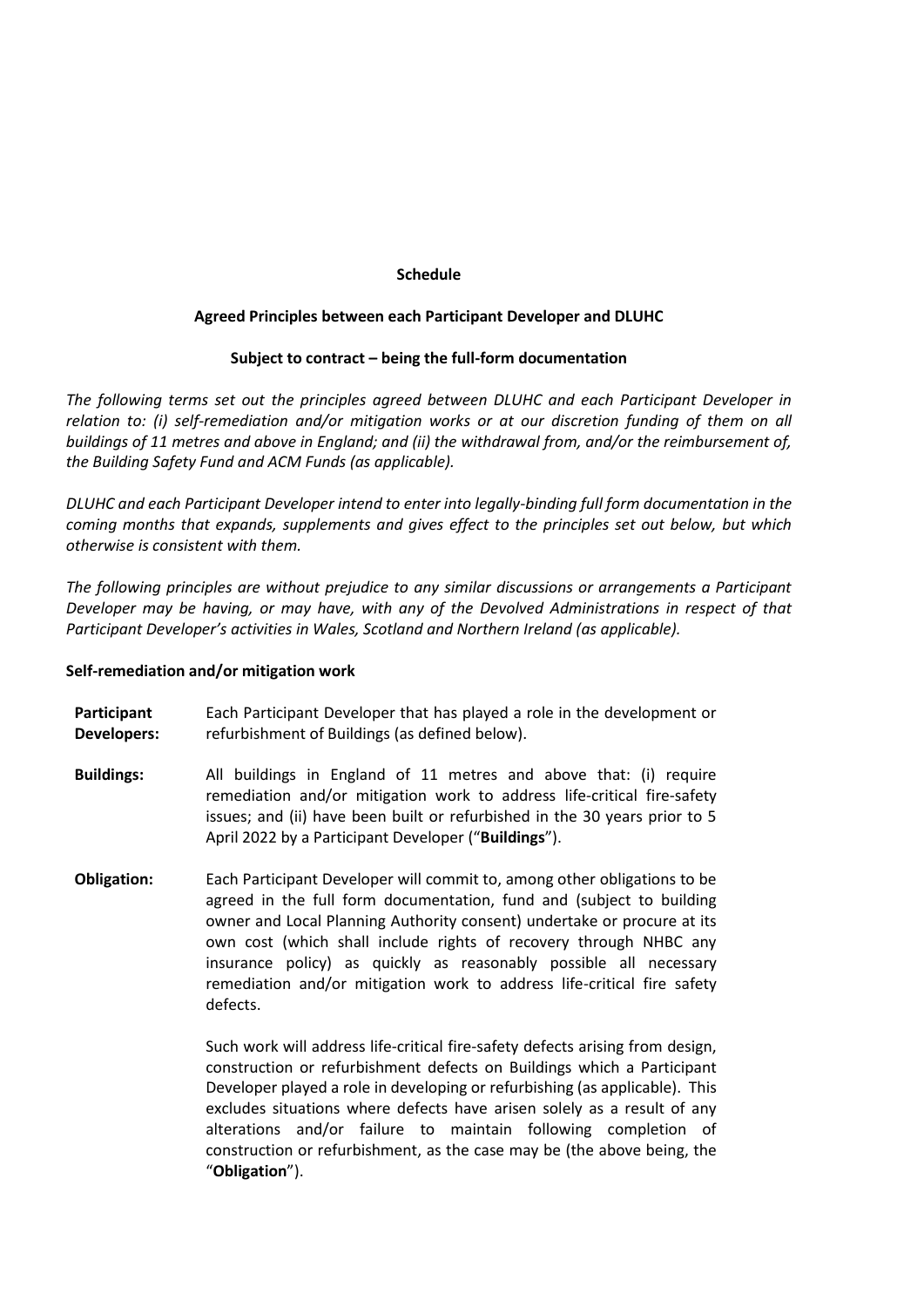Where a Participant Developer:

- at the option of the building owner / responsible party, funds (having given due consideration to the building owner / responsible party's proposals and reasonably considering that such funding and proposed works will be sufficient to discharge the Obligation) but does not itself carry out the work necessary to address life critical fire safety defects; or
- having used best endeavours, and having then engaged with DLUHC on options to resolve the issue of access, is refused access to a building to carry out the work necessary to address life critical fire safety defects,

it will have no further liability for those works pursuant to the Obligation.

The Obligation extends to any role the Participant Developer has played, whether on their own behalf or on behalf of others (including in relation to development for registered providers under Section 106). However, it excludes work carried out solely as a contractor (where the nature of the profit sought is a contracting rather than development profit).

The scope of works (or level of funding) will not be required to cover any betterment work which goes beyond that required in order to meet the Standard.

- **Standard**: Buildings will be assessed and remediated proportionately to the standard as articulated in the PAS9980 methodology and other industry standards relevant to ensuring the building meets a life-critical safety standard. DLUHC will work with each Participant Developer, or the Home Builders Federation on behalf of that Participant Developer (as applicable), to agree the means of auditing and assuring this standard (the "**Standard**").
- **Monitoring**: Each Participant Developer will commit to demonstrate that they have either provided funding for or carried out remediation and/or mitigation works in accordance with the Standard as quickly as reasonably possible; and DLUHC will work with each Participant Developer, or the Home Builders Federation on behalf of that Participant Developer (as applicable), to agree a mechanism in the full form documentation for each Participant Developer to demonstrate on an ongoing basis that such funding or remediation and/or mitigation work is being progressed as quickly as reasonably possible.
- **Duty to inform:** The full form documentation will contain provisions requiring Participant Developers to report periodically to DLUHC (or such other body as may be nominated by DLUHC) on: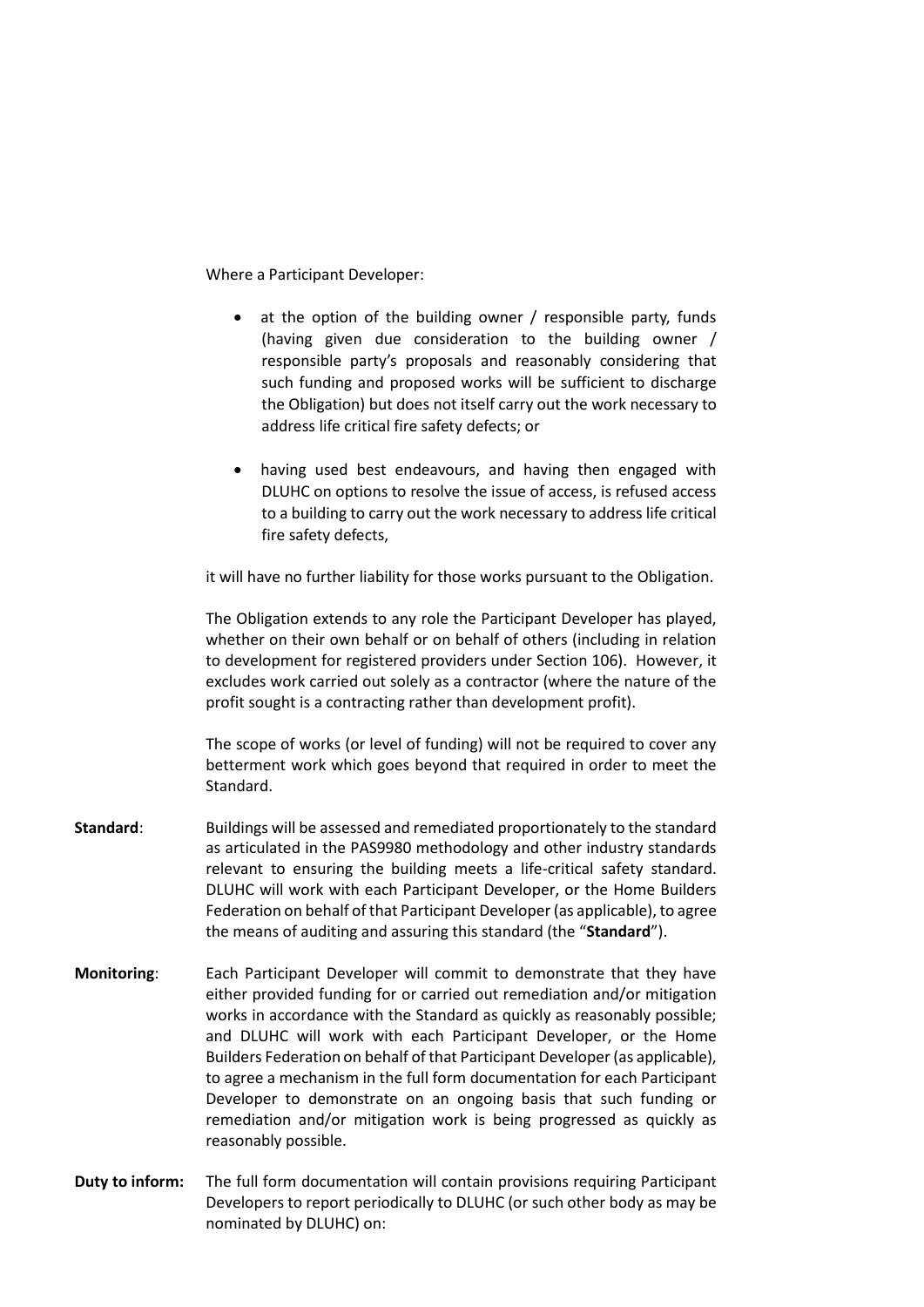|                                   | the progress of its self-remediation and/or mitigation works;                                                                                                                                                                                                                                                                                                                                                              |
|-----------------------------------|----------------------------------------------------------------------------------------------------------------------------------------------------------------------------------------------------------------------------------------------------------------------------------------------------------------------------------------------------------------------------------------------------------------------------|
|                                   | the timeline for completing its self-remediation and/or mitigation<br>works; and                                                                                                                                                                                                                                                                                                                                           |
|                                   | steps taken to identify further Buildings that require remediation<br>and/or mitigation works to be carried out.                                                                                                                                                                                                                                                                                                           |
|                                   | The accuracy and completeness of such information will be subject to<br>periodic, formal attestation reflecting the best of their information,<br>knowledge and belief having made all reasonable enquiries by the<br>directors of the relevant Participant Developer.                                                                                                                                                     |
|                                   | Each Participant Developer commits to provide DLUHC with all relevant<br>data that it has within its possession or control having made all reasonable<br>enquiries in relation to buildings that have been built or refurbished in the<br>30 years prior to 5 April 2022 by that Participant Developer, and further<br>commits to provide any such additional data that DLUHC may reasonably<br>request from time to time. |
| <b>Audit and</b><br>verification: | The full form documentation will contain appropriate audit and<br>verification provisions to ensure that, to the best of their information,<br>knowledge and belief having made all reasonable enquiries:                                                                                                                                                                                                                  |
|                                   | for Buildings that have been built or refurbished in the 20 years<br>prior to 5 April 2022, information supplied by each Participant<br>Developer is complete, true, accurate and not misleading; and                                                                                                                                                                                                                      |
|                                   | for any other Buildings, information supplied by each Participant<br>Developer will be as accurate as reasonably possible having regard<br>to the age of those Buildings.                                                                                                                                                                                                                                                  |
| <b>Claims:</b>                    | Nothing in these Agreed Principles should be construed as an admission of<br>liability on the part of the Participant Developer.                                                                                                                                                                                                                                                                                           |
|                                   | The full-form documentation will make clear that all civil claims (including<br>under contracts of insurance/warranties and against contractors) available<br>to Participant Developers, building owners / responsible parties,<br>leaseholders and/or residents' management companies remain capable of<br>assertion to their fullest possible extent.                                                                    |
| <b>Dispute</b><br>resolution:     | DLUHC will work with each Participant Developer, or the Home Builders<br>Federation on behalf of that Participant Developer (as applicable), to agree<br>an independent and fair mechanism in the full form documentation for<br>resolving disputes between developers and, for example, managing<br>agents, building owners / responsible parties, leaseholders, lenders and/or                                           |

insurers in relation to any self-remediation and/or mitigation works.